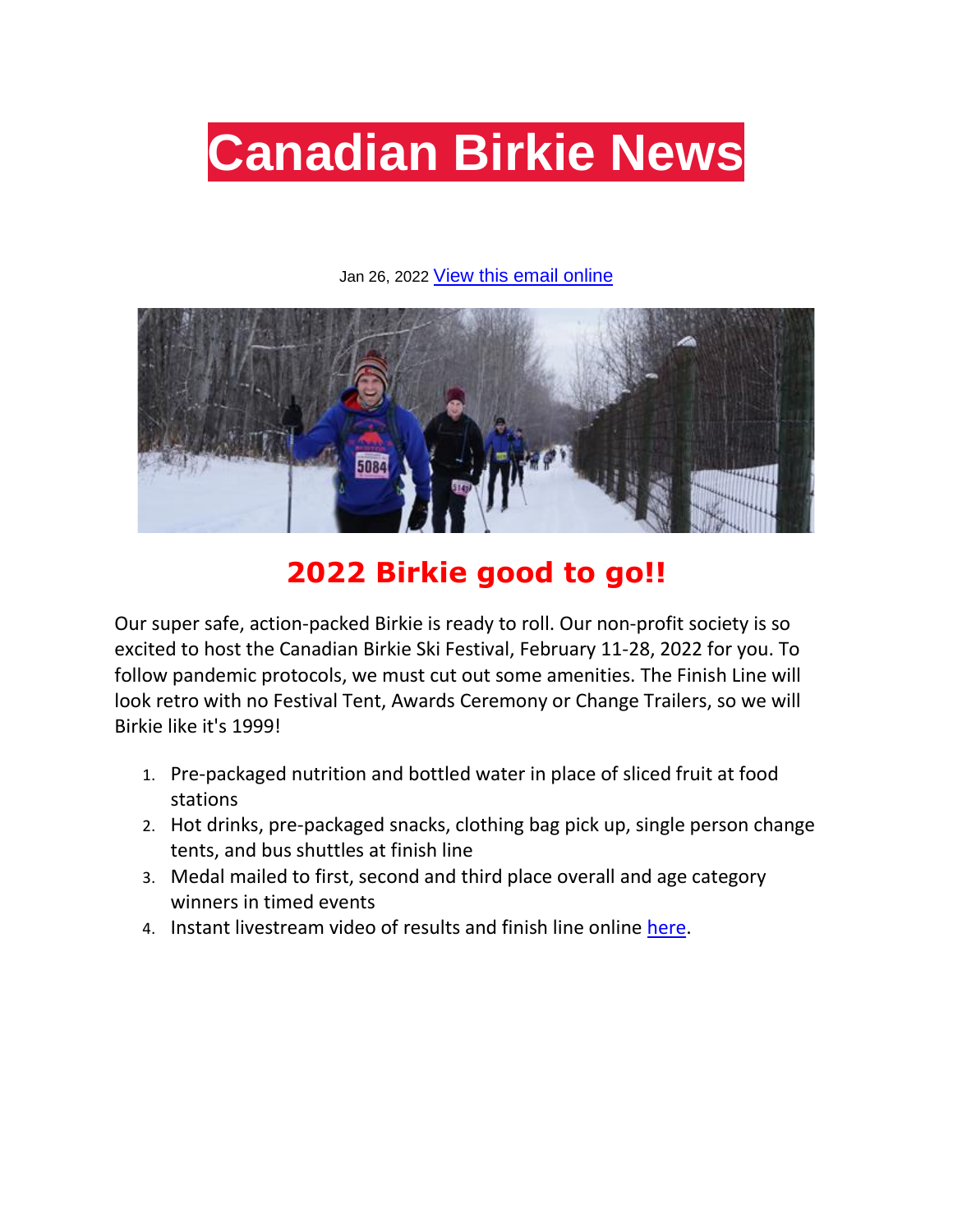

# **Sign up four...get 25% off**

Register together with your friends and get the super cool, Birkie 4 for 3 deal! This applies to both the in-person and virtual birkie ski events! Check out the savings by clicking [here](https://canadianbirkie.com/?nltr=MjAxOzExMTE0O2h0dHBzOi8vY2FuYWRpYW5iaXJraWUuY29tL2RlYWxzLzs7OWQ0ZWM5NWI3ZWUxYjM0MDlmNmJjNGE1ZDg3YTk0ZDA%3D) and [register today.](https://canadianbirkie.com/?nltr=MjAxOzExMTE0O2h0dHBzOi8vY2FuYWRpYW5iaXJraWUuY29tL3JlZ2lzdHJhdGlvbi87O2NmODhiNzcwYWExNTYyNDg0MDRhNGViMDE4MzM4MGZl)



## **Most Kilometres Group Award**

Sign up your office, department, organization, family or friends for the Most KM Group Award in the [Virtual Canadian Birkie](https://canadianbirkie.com/?nltr=MjAxOzExMTE0O2h0dHBzOi8vY2FuYWRpYW5iaXJraWUuY29tL3ZpcnR1YWwtYmlya2llLzs7NDI5Y2I5YTZiMzEzZGE0ZDBiYTAzMTZhMTQxZDdlOTM%3D) and/or the [in-person Birkie](https://canadianbirkie.com/?nltr=MjAxOzExMTE0O2h0dHBzOi8vY2FuYWRpYW5iaXJraWUuY29tL2V2ZW50cy87OzQxY2ViNmZiMDMwN2VhZGIxM2E3NTI3OGVlN2FiMzcz) ski events. Once you have picked your group name, ask your team members to select this award on their registration forms. Once entered, your crew is automatically in the [contest.](https://canadianbirkie.com/?nltr=MjAxOzExMTE0O2h0dHBzOi8vY2FuYWRpYW5iaXJraWUuY29tL21vc3Qta20tc2tpZWQtZ3JvdXAtYXdhcmQvOztkYTAxYjhiZmJiNWRmN2MwYjlmMTFmZjBkNTljODY1YQ%3D%3D)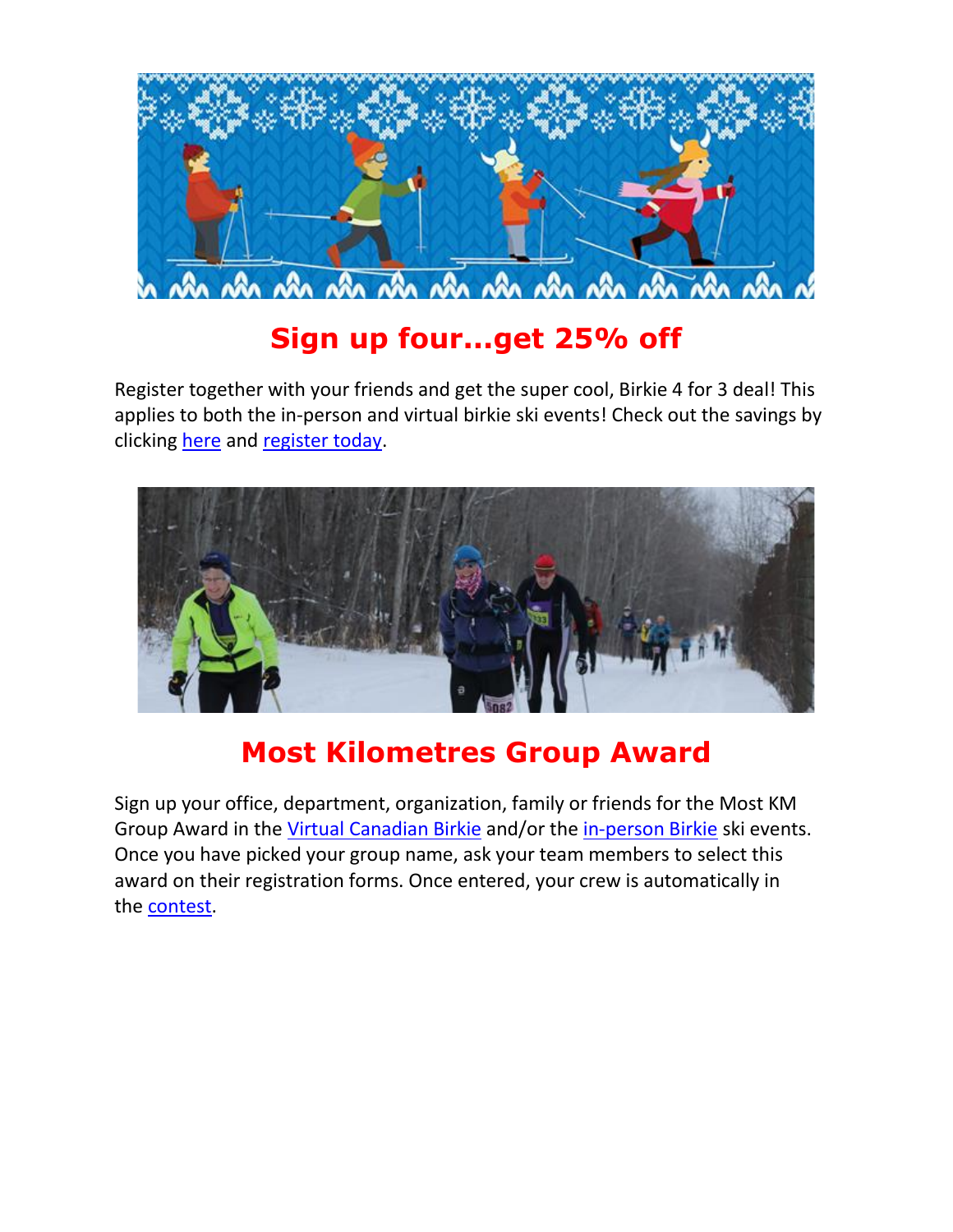

## **Barnebirkie family ski open**

The Barnebirkie family ski event registration is now open! Plan to take the kids outside for a day of winter fun on Birkie Sunday, February 13, 2022. Our enthusiastic volunteers have mascots, gift bags, viking costume contests, official start arch and a decorated ski course for our little vikings. Kids under 12 ski free when registered with a paid adult!! What?! Check out all the fun [here.](https://canadianbirkie.com/?nltr=MjAxOzExMTE0O2h0dHBzOi8vY2FuYWRpYW5iaXJraWUuY29tL2JpcmtpZS1zdW5kYXkvOzs5ODBkMjUzZWRjOGVmZTUxMjNlODY1YWMwODAzMDlkNg%3D%3D) Safety is our highest priority as such there is no mass start for the 500 m, 1.5 km, and 3 km Barnebirkie events or group winter games this year. Please come ski the course and then continue on to enjoy the Silverskate Festivities. There will be an early bib pick-up at the Gold Bar Pavillion during the ENSC Jackrabbit programs February 5th and 6th, or you may pick up your bib at the Friday Nordic Fair. Please note all participants over 12 years old must show proof of vaccination at the bib pick-up.



# **Let's Birkie, safely!**

The Canadian Birkie Society (CBS) is dedicated to the health and safety of all our participants. Our organization recognizes that the pandemic presents new and important challenges to the design and preparation of events. The Birkie Loppet Committee, Board and staff spend considerable time understanding the evolving COVID-19 virus and health guidelines. Our Society has developed extensive COVID-19 protocols in accordance with Alberta Health Services, Alberta Parks, and Nordiq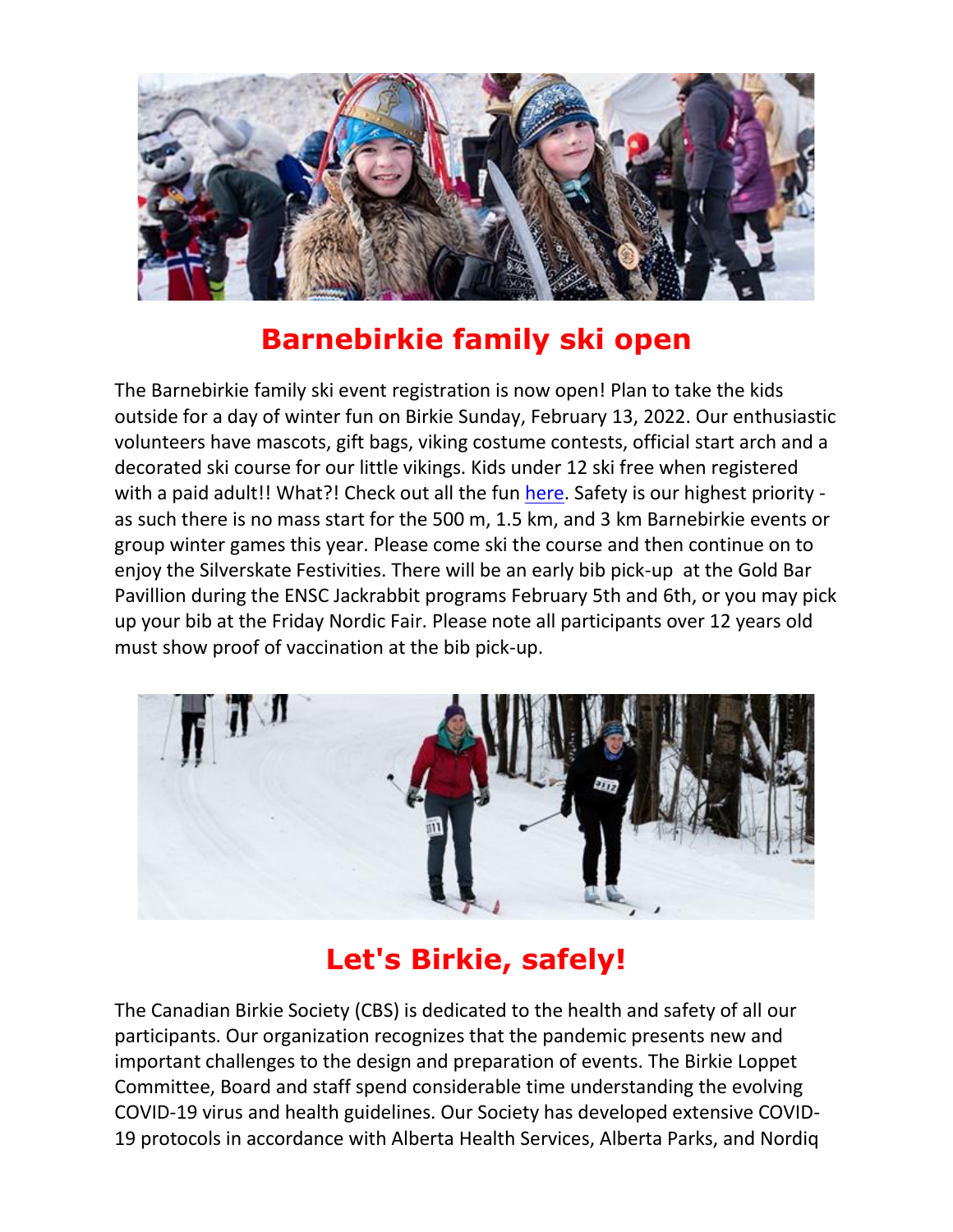Alberta rules and regulations. [CBS COVID-19 protocols](https://canadianbirkie.com/?nltr=MjAxOzExMTE0O2h0dHBzOi8vY2FuYWRpYW5iaXJraWUuY29tL2NvdmlkMTktcHJvdG9jb2xzLzs7ZmFiYTMxZjUyMzI5MzE2OWNmZjBlMjY1NTQ1MDkxMmY%3D) are subject to change to meet new health guidelines as they occur. All in all, we have created fun and safe inperson events for you.



#### **We love questions**

There are two webpages of frequently asked questions. One page details [Virtual](https://canadianbirkie.com/?nltr=MjAxOzExMTE0O2h0dHBzOi8vY2FuYWRpYW5iaXJraWUuY29tL3ZpcnR1YWwtYmlya2llLXF1ZXN0aW9ucy1hbmQtYW5zd2Vycy87OzQ1YWYzNWMzN2Y2M2JiYTBiZTc3ODkyZmIyMzYyODgz)  [Birkie answers](https://canadianbirkie.com/?nltr=MjAxOzExMTE0O2h0dHBzOi8vY2FuYWRpYW5iaXJraWUuY29tL3ZpcnR1YWwtYmlya2llLXF1ZXN0aW9ucy1hbmQtYW5zd2Vycy87OzQ1YWYzNWMzN2Y2M2JiYTBiZTc3ODkyZmIyMzYyODgz) and the other features [in-person Birkie answers.](https://canadianbirkie.com/?nltr=MjAxOzExMTE0O2h0dHBzOi8vY2FuYWRpYW5iaXJraWUuY29tL2ZyZXF1ZW50bHktYXNrZWQtcXVlc3Rpb25zLzs7MGYzNzRhZDBmZTBlNGE3ODBmMmI3MjdmYTI4ZGFkYzE%3D) If you can't find your question, email us at [ski@canadianbirkie.com](mailto:ski@canadianbirkie.com) so we can let you know, and add your Q and A to the page!

**\_\_\_\_\_\_\_\_\_\_\_**

Please do not reply to this newsletter, office [contact](https://canadianbirkie.com/?nltr=MjAxOzExMTE0O2h0dHBzOi8vY2FuYWRpYW5iaXJraWUuY29tL2NvbnRhY3QtdXMvOztlMTU2ZmFmZDcwNGVhNmYzZDUzNjdmMDExYTIwYTZiZg%3D%3D) information below. Photo Credit: Jan Studios; wingspanstudio.com

Canadian Birkie Ski Festival Feb 11-28, 2022

Canadian Birkebeiner Society 7240 82 Avenue NW Edmonton, AB T6B 0G1

phone: [780-430-7153](https://canadianbirkie.com/?nltr=MjAxOzExMTE0O3RlbDo3ODA0MzA3MTUzOzs0ODZiODQ0MThiNTA5NDQyOGRhYmFmYTU4ZTRmZjE4NQ%3D%3D) email: [ski@canadianbirkie.com](https://canadianbirkie.com/?nltr=MjAxOzExMTE0O21haWw6c2tpQGNhbmFkaWFuYmlya2llLmNvbTs7NzFjMjliODI1OGQxYWQ2M2U5MjdiZjRjNjE0NDYzODg%3D) website: [canadianbirkie.com](https://canadianbirkie.com/?nltr=MjAxOzExMTE0O2h0dHBzOi8vY2FuYWRpYW5iaXJraWUuY29tLzs7MGRkMTVhYmZlYTdlNTAwM2QyMzg0OGY2NjUwMWNiYTI%3D)